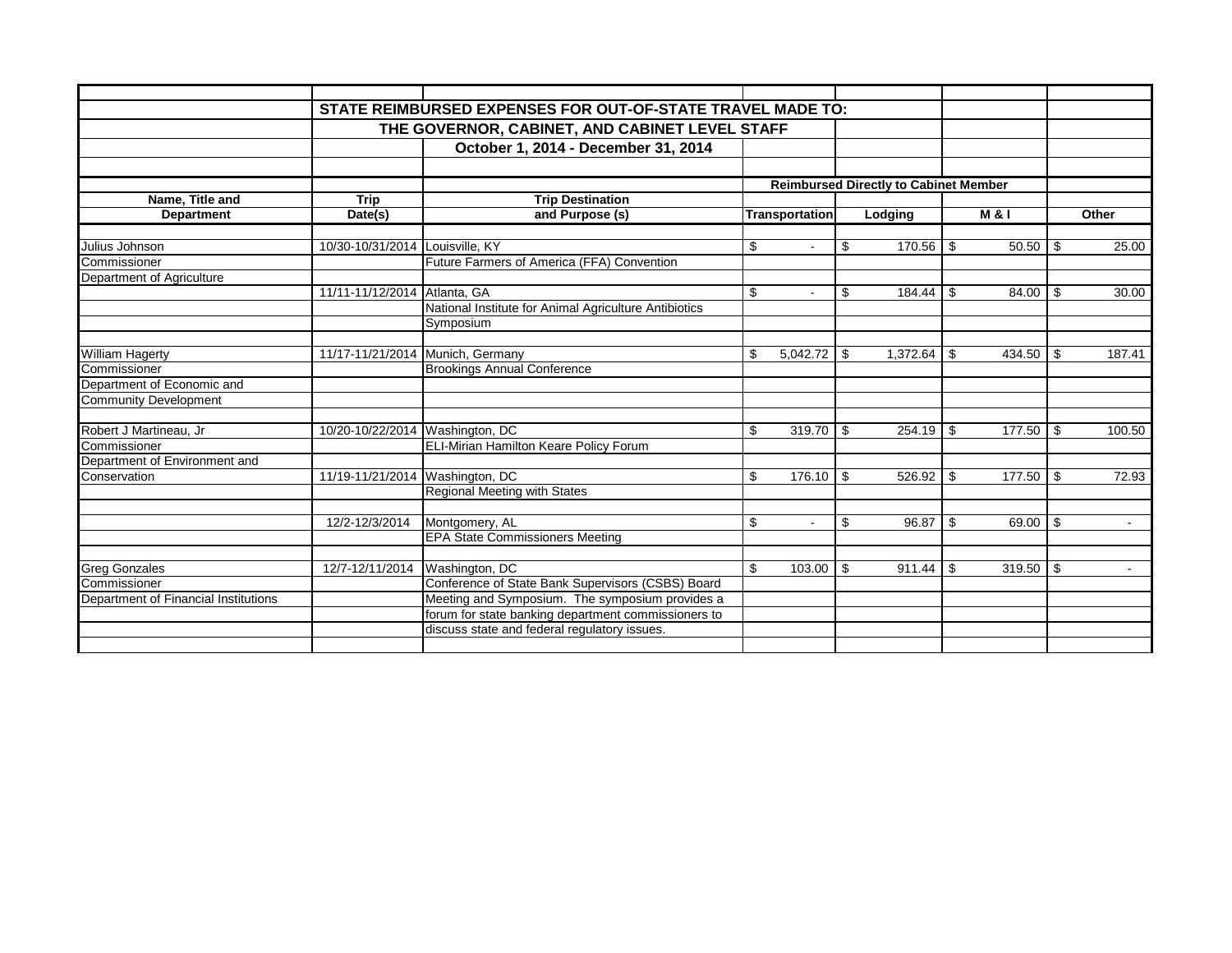|                                |                                 | STATE REIMBURSED EXPENSES FOR OUT-OF-STATE TRAVEL MADE TO: |                                              |                |         |          |      |                |     |                             |  |
|--------------------------------|---------------------------------|------------------------------------------------------------|----------------------------------------------|----------------|---------|----------|------|----------------|-----|-----------------------------|--|
|                                |                                 | THE GOVERNOR, CABINET, AND CABINET LEVEL STAFF             |                                              |                |         |          |      |                |     |                             |  |
|                                |                                 |                                                            |                                              |                |         |          |      |                |     |                             |  |
|                                |                                 | October 1, 2014 - December 31, 2014                        |                                              |                |         |          |      |                |     |                             |  |
|                                |                                 |                                                            |                                              |                |         |          |      |                |     |                             |  |
|                                |                                 |                                                            | <b>Reimbursed Directly to Cabinet Member</b> |                |         |          |      |                |     |                             |  |
| Name, Title and                | <b>Trip</b>                     | <b>Trip Destination</b>                                    |                                              |                |         |          |      |                |     |                             |  |
| <b>Department</b>              | Date(s)                         | and Purpose (s)                                            |                                              | Transportation | Lodging |          |      | <b>M&amp;I</b> |     | Other                       |  |
|                                |                                 |                                                            |                                              |                |         |          |      |                |     |                             |  |
| Robert E. Oglesby              | 10/6-10/9/2014                  | San Francisco, CA                                          | \$                                           | $\sim$         | \$      | 1,158.64 | - \$ | $319.50$ \\$   |     | 108.20                      |  |
| Commissioner                   |                                 | Attended the Lean Construction Institute which is a        |                                              |                |         |          |      |                |     |                             |  |
| Department of General Services |                                 | program that assists agencies in developing project        |                                              |                |         |          |      |                |     |                             |  |
|                                |                                 | management and learning methods for minimizing             |                                              |                |         |          |      |                |     |                             |  |
|                                |                                 | project waste.                                             |                                              |                |         |          |      |                |     |                             |  |
|                                |                                 |                                                            |                                              |                |         |          |      |                |     |                             |  |
|                                | 10/26-10/28/2014 Washington, DC |                                                            | \$                                           |                | \$      | 780.72   | - \$ | 248.50         | -\$ | 36.00                       |  |
|                                |                                 | Attended CoreNet Global Summit, premier real estate        |                                              |                |         |          |      |                |     |                             |  |
|                                |                                 | organization, to represent the State of Tennessee and      |                                              |                |         |          |      |                |     |                             |  |
|                                |                                 | engage with and learn from the real estate community       |                                              |                |         |          |      |                |     |                             |  |
|                                |                                 |                                                            |                                              |                |         |          |      |                |     |                             |  |
| John Dreyzehner, MD            | 11/13-11/14/2014 Austin, TX     |                                                            |                                              | 90.60          | l \$    | 171.35   | - \$ |                |     | 16.00                       |  |
| Commissioner                   |                                 | Commissioner Dreyzehner attended a Region IV and VI        |                                              |                |         |          |      |                |     |                             |  |
| Department of Health           |                                 | State Health Officers meeting hosted by the Texas          |                                              |                |         |          |      |                |     |                             |  |
|                                |                                 | Department of Health in regard to the serious ebola        |                                              |                |         |          |      |                |     |                             |  |
|                                |                                 | health crisis. This meeting was held for all south-        |                                              |                |         |          |      |                |     |                             |  |
|                                |                                 | eastern states to attend so that all states could come     |                                              |                |         |          |      |                |     |                             |  |
|                                |                                 | up with policies that these states would use when it       |                                              |                |         |          |      |                |     |                             |  |
|                                |                                 | came to any possible scenario for ebola cases in the       |                                              |                |         |          |      |                |     |                             |  |
|                                |                                 | <b>United States.</b>                                      |                                              |                |         |          |      |                |     |                             |  |
|                                |                                 |                                                            |                                              |                |         |          |      |                |     |                             |  |
| Raquel Hatter                  | 10/23-10/26/2014 Boston, MA     |                                                            | \$                                           | 86.80          | -\$     | $\sim$   | \$   |                |     | $\sim$                      |  |
| Commissioner                   |                                 | American Public Human Services Association (APHSA)         |                                              |                |         |          |      |                |     |                             |  |
| Department of Human Services   |                                 | Leadership Retreat and Harvard Summit                      |                                              |                |         |          |      |                |     |                             |  |
|                                |                                 |                                                            |                                              |                |         |          |      |                |     |                             |  |
|                                | 12/05-12/06/2014 Washington, DC |                                                            | \$.                                          | 24.46          | -\$     | 136.26   | - \$ | $106.50$ \$    |     | $\mathcal{L}_{\mathcal{A}}$ |  |
|                                |                                 | American Public Human Services Association (APHSA)         |                                              |                |         |          |      |                |     |                             |  |
|                                |                                 | Board of Director's Meeting                                |                                              |                |         |          |      |                |     |                             |  |
|                                |                                 |                                                            |                                              |                |         |          |      |                |     |                             |  |